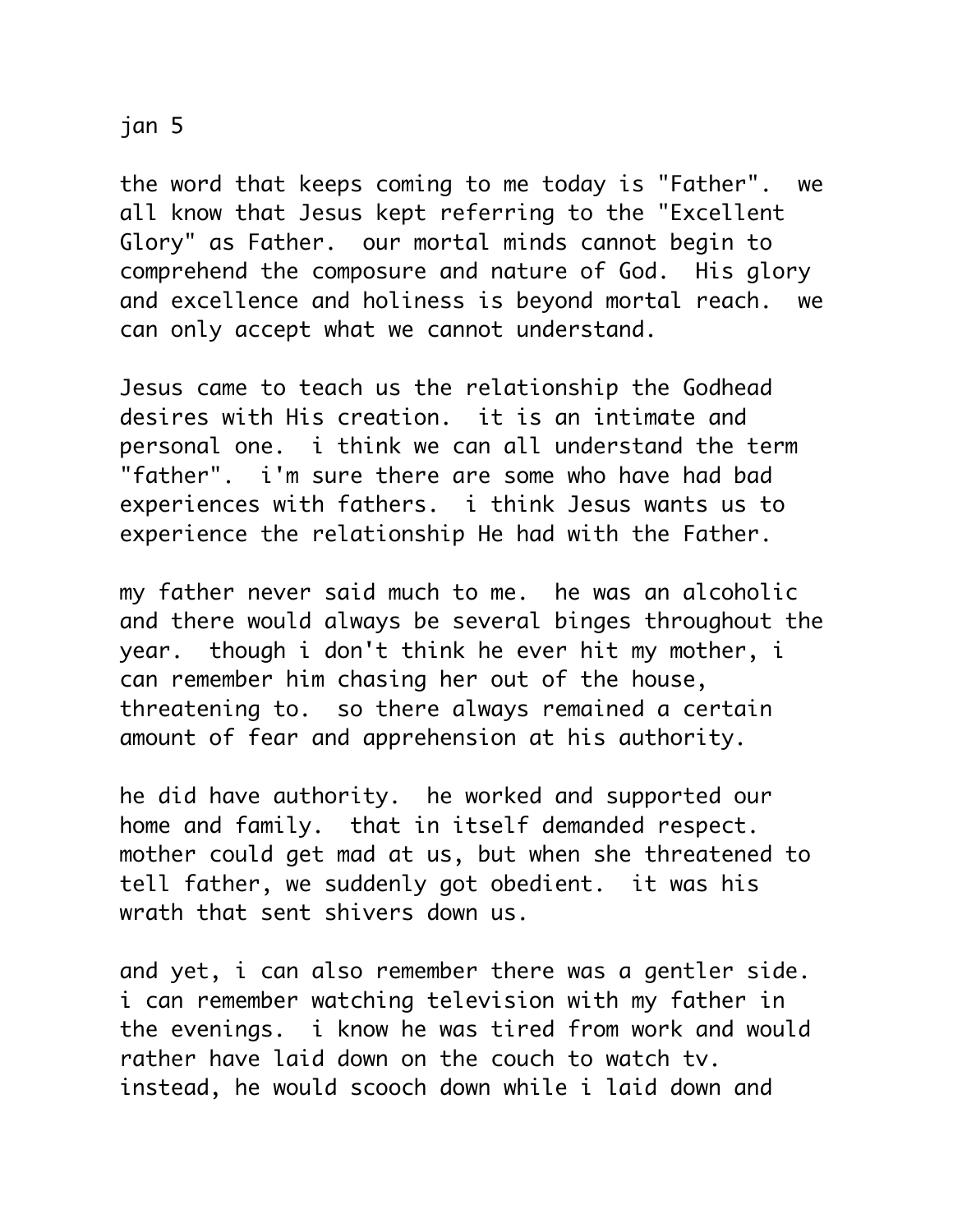tucked my feet behind his backside to keep them warm. that and so many other little things made me know he loved me.

i guess i'm trying to say, just as there is fear and love in our earthly fathers, there should be fear and love of our heavenly Father. the word says, "the fear of the Lord is the beginning of wisdom, and the knowledge of the Holy One is understanding." prov 9:10 there should be fear and respect as we call Him Father. He hates sin and there will be a swift punishment for all those who desire it.

yet for those who love and respect Him, there will always remain those times when we hide our feet behind Him and call Him Daddy or papa. He will make space to hide us and keep us warmed and protected. it is the nature of fatherhood.

i don't think my earthly father ever came to Jesus to have his sins removed. perhaps he cried out in those last minutes of his heart attack, but i doubt it. there usually is not time or presence of mind in a crisis if one does not already know the name that saves.

do any of you ever want to wait for that last minute to be rescued? do you want to enjoy the pleasures of your sin as long as you can? "for this cause everyone who is godly shall pray to You in a time when You may be found; surely in a flood of great waters they shall not come near Him." psa 32:6

people are often creatures of procrastination. we put